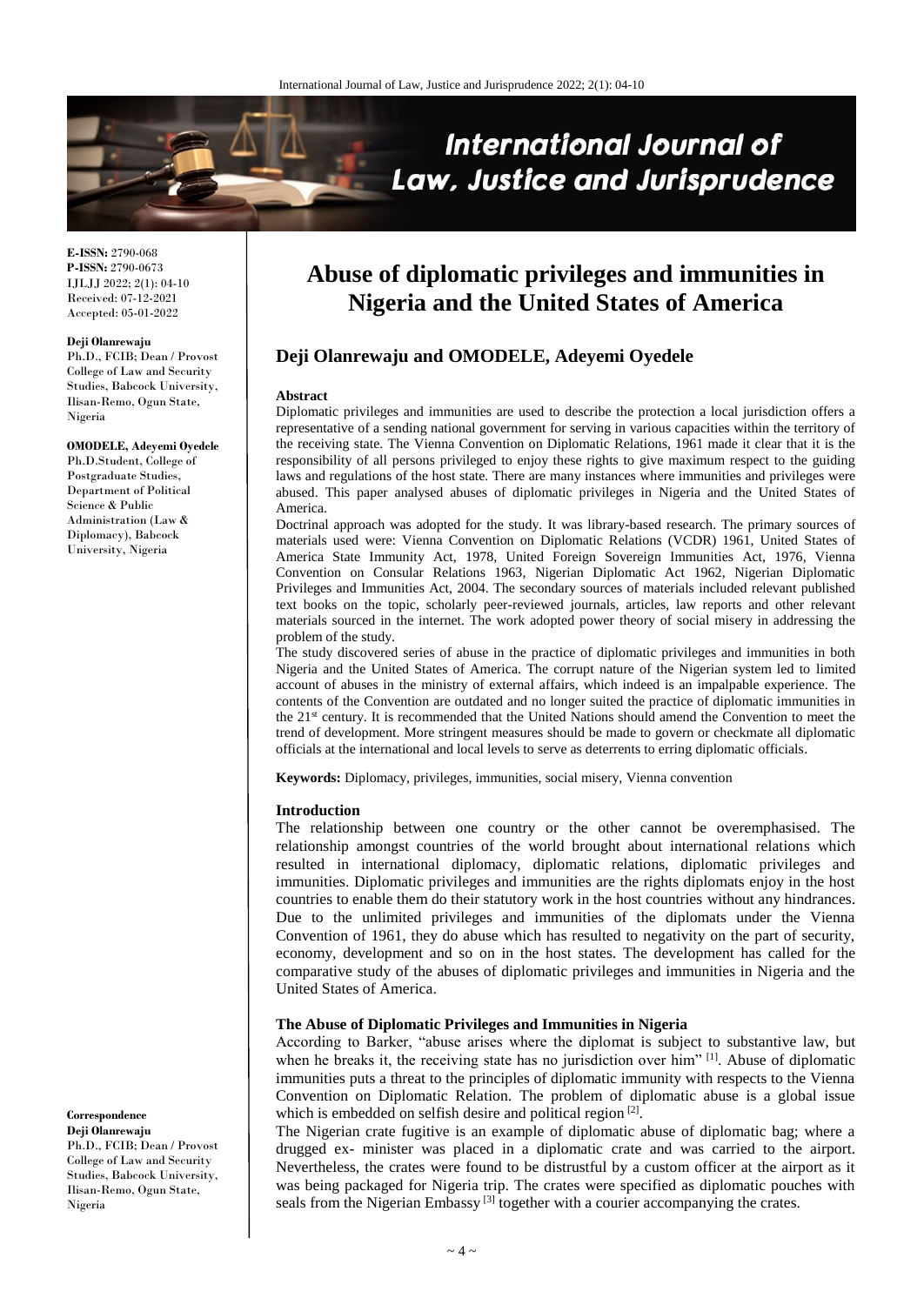Issue arose when the custom officer found out that the crates were not appropriately demarcated and also the courier was found to be improperly documented by the authorisation of a diplomatic courier<sup>[4]</sup>. However, the crates were ordered to be opened in the presence of the Nigerian Embassy. The crates contained four men, one of whom was Mr. Dikko an ex- member of the Nigeria Ministry of Transportation. Mr. Umaru Dikko took an escape route to London and rented a luxurious apartment. Afterwards, Mr. Dikko was charged by the then new military government for the offence of committing fraudulent act from the government pouches and was demanded by the government to return to Nigeria for a trial <sup>[5]</sup>.. Succinctly, the procedure for effecting extradition was not followed rather mercenaries were employed to assist in kidnapping and bringing Mr. Dikko to face his trial. However, the Israelis government who were involved in the kidnap of Mr. Dikko denied their involvement in the act, the other men charged with kidnapping was a Nigeria diplomat from Lagos and was not eligible for immunity under the Vienna Convention<sup>[6]</sup>. Hence, members of the Nigerian Embassy refused to waive their immunity laying down series of negotiations, but yielded no significant improvement. With respects to this, the British government expelled two high ranking diplomats and notified the Nigeria High Commissioner who was residing in Lagos not to be allowed to step foot in the Great Britain. This movement brought Nigeria into a complete break of ties with Great Britain relations. However, as time progressed, the two governments were able to resolve their differences, but the diplomats who were expelled were not recalled. In January 1985, the Nigeria government filed formal papers appealing for Mr. Umaru. This appeal was an opportunity for Britain to restore, promote and strengthen her relationship with Nigeria.

Dodging the congestion charge is an abuse by the Nigerian diplomatic officials, where a foreign embassy in London owes millions unpaid congestion charges. London is well known for its congestion charge, a fee charged basically on motor vehicles operating within London axis [7] . London is owed more than ninety-five (95) million in congestion charges since the scheme was launched in 2003. Hence, Nigeria owes up an outstanding debt of 5.9million and refused to pay, claiming that they are entitled to diplomatic immunity which exempts them from making payment  $[8]$ .

## **The Security Implication of Abuse of Diplomatic Immunity and Privileges in Nigeria**

The London economic implication in June, 1984 stands as a symbol of the effects of abuse of diplomatic privileges and immunities. Prior to 1984, the rate of diplomatic abuse has become a prevalent issue among independent states together with massive support of terrorists. The fact that there is high rate of diplomatic abuse among independent states, countermeasures have taken place by governments towards enacting and implementing laws which combats diplomatic abuse. However, the problems of diplomatic privileges and immunities abuses have been put into contemplation aimed at bringing to an end such abuses before it becomes difficult to control. Consequently, there is a great attention towards the go kaput of diplomatic privileges globally causing continuous violations of diplomatic agreements which have led to the detriment of the peace and security of independent states. The aftermath of the incidence in June, 1984 depicts the rules of the Vienna Convention which were broken and

the privilege of the diplomatic bag was abused; where an ex-minister was packaged to be flown to Nigeria in a crate.

Basically, countermeasures have been employed to safeguard the security position of diplomatic abuse in Nigeria<sup>[9]</sup>. However, question arises towards the possibility of implementing these measures which will help in protecting the peace and security of the country and in maintaining her relations with other states. Also, question arises as to what can be done to curtail the increase rate of diplomatic abuse in Nigeria which is subject to the security implications of the subject matter of study. The incidence of June1984 is a clear indication of abuse of diplomatic privileges in Nigeria through terrorist acts.

With positive response to the security status of diplomatic abuse in Nigeria, the London economic summit in its declaration issued in June 1984 <sup>[10]</sup>, laid down three proposals for addressing and combating the problem of diplomatic abuse in Nigeria. These proposals addressed the issue of security implications of diplomatic abuse in Nigeria as a pillow to lay on with respects to the aftermath of the above stated case. They are:

- a. promoting and fostering mutual aid and harmonisation between the police and security institutions and other relevant law enforcement agencies with the aim of exchanging information, intelligence and technical knowledge;
- b. the use of powers of the receiving states under the Vienna Convention on Diplomatic Relations with respects to matters of diplomatic missions, and the number of persons entitled to the benefit of diplomatic privileges and immunities and
- c. adequate consultation to foster mutual aid in examining the massive expansion of terrorists from other countries as well as persons of diplomatic status who are engross in terrorism [11] .

In view of the above, Nigeria demands good governance. A government that would drive the goal of the country through a straight path course addressing the security lapses that gives room for nursing the abuse of diplomatic immunities which has brought terrorism to our country [12].

## **The Abuse of Diplomatic Privileges and Immunities in United States of America**

The concept of diplomatic immunity is a fundamental principle of international law ensuring that certain foreign government officials are not questioned by the authority of local courts and other law enforcement agencies in a host state  $[13]$ . By implication, where a crime is committed, diplomatic officials are not subjected to any form of legal impediments such as arrest and detention, search or seizure of property, prosecution or local court decisions [14]. There is high rate of diplomatic abuse stemming from immunities and privileges granted to diplomatic officials in the discharge of their official duties. The abuse of diplomatic privileges and immunities negate the good intentions designed to be achieved by the practice of diplomatic immunities and privileges.

The principle of international law requires law enforcement agents in the United States of America, to extend certain privileges and immunities to members of foreign diplomatic officials. However, these diplomatic immunities and privileges are often taken for granted. This raises questions about the integrity of the practices of diplomatic immunities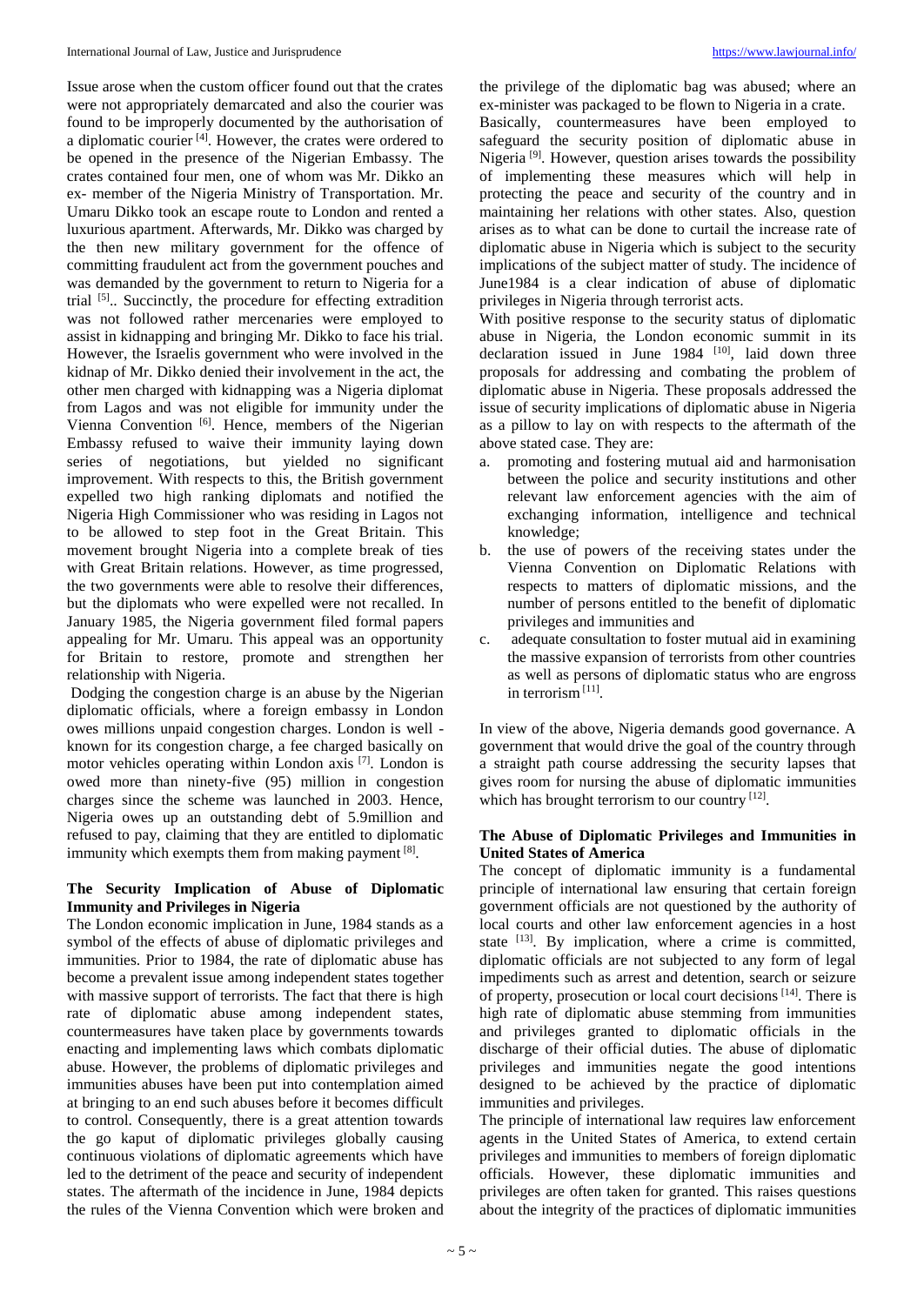and privileges in the US as captured in the tenets of the Vienna Convention of 1961. The Vienna Convention provides for certain immunities and privileges to be enjoyed by diplomatic officials, their staff and families [15]. Such immunities, according to Ben include immunity from arrest and detention, search or seizure of property, prosecution or local court decisions [16]. Hence, the fact that they are granted immunities and privileges raise the issue of abuses and this arises in circumstances when a crime is committed in the discharge of their official duties.

Section 1 of the Vienna Convention on Diplomatic Relations divides diplomatic officials into diplomatic agents, which consist of the head of mission, staff, families, members of administrative and Technical Staff among others [17] .

In the US, diplomatic agents are referred to as ambassadors enjoying the utmost degree of privileges and immunities. In a simplified term, diplomats are entitled to absolute personal inviolability, this means they cannot be detained or arrested or handcuffed or their property confiscated when a crime is committed apart from extraordinary circumstances [18]. Article 29 of the Vienna Convention provides that diplomatic agents are inviolable. Simply put, diplomatic agents are not legally responsible to any form of arrest or detention. In other words, diplomatic agents are treated with sense of respect by the receiving states and also appropriate measures taken to prevent them from any form of attack which may affects his persons, freedom or dignity in the discharge of their official duties. In effect, such action led to diplomatic abuse in the US, whereby victims of diplomatic abuses are treated with injustice by diplomatic agents during the discharge of their official duties. Diplomatic agents are immune from criminal jurisdictions of the receiving states and cannot be prosecuted for any offence regardless of the gravity of the offence committed unless such immunity is waived by the sending states  $[19]$ . In view of this, diplomatic agents take this to their own advantage by committing crimes infringing the rights and security of the people. As a result of this there is high rate of diplomatic abuse causing injustice to injured parties. In furtherance to the above, the locus classicus of personal inviolability was established in the case of Republican v De Long champs. In this case US embraced the concept of diplomatic immunity. Thus, according to Chief Justice M'Kean, persons of diplomatic officials are inviolable and sacred  $[20]$ . By this, the prosecution of the secretary takes the form of the secretary freedoms of conducting any business of his sovereign. This principle led to the enactment of the Crimes Act of 1790<sup>[21]</sup>. The Act was designed to regulate the law governing diplomatic privileges and immunities. However, the Act was limited in its provision and was not able to curtail the degree of diplomatic abuse in US. The Act does not provide for compensation of injured party suffered by the abuse of diplomatic officials save for those involving the use of motor vehicles, aircrafts or vessel  $[22]$  as well as traffic violations, such as speeding and not paying fines, are the most prevalent areas of abuse constantly plaguing the citizens in US<sup>[23]</sup>.

## **Categories of Diplomatic Abuse in the United States of America**

Basically, in the United States of America, abuse of diplomatic privileges and immunities arise in different forms[24]. They include:

- 1. commission of violent crimes by diplomats;
- 2. the use of diplomatic bag illegally and
- 3. the promotion of states terrorism by foreign governments through the involvements of their embassies in the host states.

**Commission of Crimes by Diplomats**: crimes committed by diplomats ranges from series of offences such as traffic violation, smuggling, child trafficking, law violations, money laundering, tax evasion, influence of alcohol, imposition of slavery, preying on children, child abuse, drug trafficking, rape and murder  $[24]$ . An example of crime committed by a diplomat was captured in the case of Joshua Walde<sup>[25]</sup>. In this case, Mr. Joshua an American diplomat in Nairobi, Kenya had a crash with a taxi and thereafter killed a person in July 2013  $[26]$  as well other eight persons who were left behind as a result of lack of financial assistance to pay for their medical treatment and the expenses incurred at the hospitals. As a result of the incidents, the US embassy took the diplomats and his family and fled away from Kenya the next day. In furtherance to the above, government officials in US were only concerned with the effect the accident would have on the bilateral relations with Kenya [27]. Mr. Joshua was under the umbrella of diplomatic immunity, he was not detained or arrested. Accordingly, the injured party was denied of legal attention because the perpetrator of the act is a diplomatic agent who is entitled to the benefit of diplomatic immunities and privileges<sup>[28]</sup>.

Another form of US diplomatic abuse is capture in cases of smuggling  $[29]$ , diplomats who are entitled to diplomatic immunities venture in smuggling drug business and are immune from any offence which may arise in the discharge of their official duties. An example of this was established in the case of Venezuelan general  $[30]$  who was in search in US for the commission of drug smuggling and was arrested in Aruba. Consequently, he was discharged by the Venezuelan government who advocated for his diplomatic immunity and impose a threat sanction if the Aruba officials did not discharge him <sup>[31]</sup>. This connotes an abuse of diplomatic immunity in the receiving state, US.

**Imposition of Slavery:** slaves are subjected to work with hard labour without any payment of salary and they are also made to sleep on the ground and eat spoiled food. In addition, they are subjected to sexual harassment and often times beaten with bash marks on their skin. Their freedom to escape is always denied by diplomats through their visa. An example of this is the case of Bolivian servant [32] who was kept in prison by an Egyptian diplomat in US. The Bolivian servant who was in the hands of the US diplomatic agents most times subjected her to work for full one week without any payment for the work done coupled with the fact that she was being denied of medical treatment by the US diplomats and also her means of escape was denied. This is also another form of abuse carried out by US diplomatic agents in a foreign land.

Another illuminating decision of diplomatic abuse held in US, is a case where two women were kept as slaves in the London home of a princess from Kuwaiti Royal Family. A complaint was made by one of the women that she was kicked, beaten and suffered malnutrition. The Princess claimed that she was entitled to the benefit of immunities and privileges and could not be subjected to any form of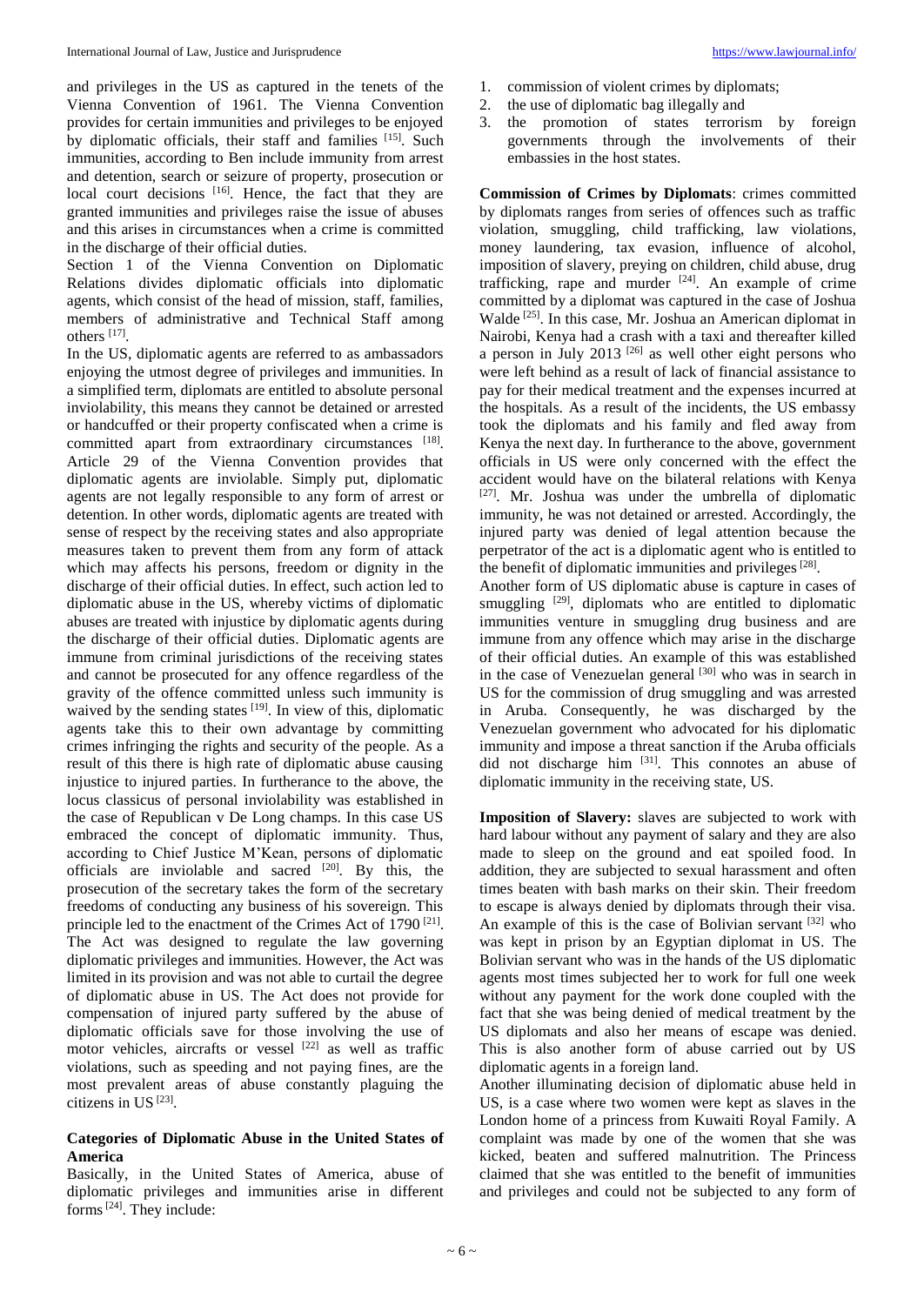legal impediments [33] such as arrest and detention or search of premises and prosecution.

However, in most cases, diplomatic agents deny employees their entitlement to the payment of wages, vacation and holiday, maximum working hours, provision of food, lack of communication and are abused both physically and emotionally often times, their privacy and property raid [34].

**Child Custody / Assault:** in December 1987, the US Department of States exiled Floyd Karamba, who is a commercial attaché at the Zimbabwean official visit to the United Nations; an action was brought against him for brutally abusing his children and mounting pressure on his family [35]. The United States did not bring any legal action against Karamba because he was under the umbrella of diplomatic immunity <sup>[36]</sup>. As a result of this, the victim who was badly injured and brutally traumatised as a result of the bruise on his body was psychologically primed for the journey to Zimbabwe. Consequently, Karamba's was acquitted of the offence brought against him as a result of the diplomatic immunities and privileges bestowed on him in the receiving state. Hence, the injured boy was prevented to return as held by the United States Supreme Court.

**Financial Abuse:** issues arise as diplomatic officials fail to pay their debt to local citizens and small medium enterprises. With response to this, most financial organisations declined to loan out to diplomatic officials because they lack the *locus standi* to institute an action, if the money owed to them has not been paid by the diplomatic official. Most especially, when filing a civil action against a diplomat with respect to unpaid rent, alimony and child support often seems difficult in a suit against diplomatic officials. The areas of financial abuses include:

**a. Rent:** diplomatic officials declining to pay their rent become a prevalent issue in the discharge of their official duty. This issue raises the question of abuse which is common by the US diplomatic officials in the discharge of their official duties [37]. Often times diplomatic officials decline to clear their debt with respect to their place of living and work place. Consequently, creditors who are being owned by these diplomatic officials are not entitled to bring an action in recovering the outstanding debt in their own capacity [38]. This is based on the fact that they are not authorised to enter the offices or apartments of diplomats to evict them for any offence committed. However, this is provided in Foreign Sovereign Immunities Act; "that the property in the United States of a foreign state shall be immune from attack, arrest and execution [39]". This principle has laid down rules for creditors to take prudent decision before they loan out to diplomats and also change their rental policies<sup>[40]</sup> an example of this is stated in the case where diplomatic officials from Zaire refused paying their rent to their landlord with an outstanding debt of \$400, 000. The landlord brought an action against the diplomats, yet, the US State Department defended the Zaireans officials on the basis of diplomatic immunity and the court upheld to the decision. However, the landlord cut off his service to regain his outstanding payment, even still the official escape without paying his complete money  $[41]$ .

**b. Alimony and Child Support:** alimony and child support has been a subject matter of discussion at the 1995 UN Fourth World Conference on women in Beijing. Most fathers who are granted diplomatic immunity in the US failed to fulfill their obligations as the head of the family and abused their diplomatic immunity. They failed fulfilling their financial duties to their wives and children yet claiming UN dependency, travel education, allowances for their families. In effect, they no longer put their families in consideration [42].

**Influence of Alcohol and Parking Violation to Assault:** an example of this is exposed in the case of an American driver in Vladivostok, Russia on 27<sup>th</sup> October 1998 named Mr. Douglas Kent; an American Consul General in Russia was involved in a car accident where he left a young man called Alexander Kashin disabled [43]. Kent was acquitted and discharged of the offence by US Court. However, according to the provision of the Vienna Convention, diplomatic immunity does not apply to civil proceedings with respect to vehicle accident [44]. Hence in 2006, the Court of Appeal in US ruled that, "since he was using his vehicle for consular mission; Kent could not sue for the abuse caused to him as an infringement of his right"<sup>[45]</sup>.

**Espionage:** an example of this occurred in Peking on August 2, 1995, where two US Air Force officers were expelled from China for invading. The Chinese Foreign Ministry justified the expulsion [46]. This was based on the fact that the diplomatic officials came for an official visit in American Embassy in Peking to spy upon Chinese military equipment and to make enquiry about their military intelligence through photographing and videotaping  $[47]$ . However, the diplomatic officials were shielded from diplomatic immunity with respect to crime committed in the host state. As a result of the espionage activities, the Chinese government expelled the military officers.

**The Security Implication of the Abuse of Diplomatic Privileges and Immunities in United States of America** The increased rate of diplomatic abuse in United States is

tremendous and statistics has shown that in US there are about 1,500 embassies and diplomatic consuls in operation enjoying diplomatic immunities and privileges, such as; the organisation of American States, International Monetary Fund Offices and many others [48]. United States of America maintains diplomatic relations with one hundred and fortyeighty nations and the US government bestows them with full immunities and privileges in the estimation of 20, 000 people consisting of the ambassadors, staffs, and families [49]. By implication there are about 20, 000 persons with a great likelihood of committing an offence in which case they are not subjected to any form of punishment as a result of entitlement to diplomatic privileges and immunities in US<sup>[50]</sup>. As earlier stated in this study, diplomatic immunity in US was adopted in the case of Republican vs. De Long Champs. It went ahead to enact the Crimes Act of 1790 as a tool for controlling the law governing diplomatic immunities and privileges. The Act was designed to guide the principles of diplomatic immunity in terms of its local application in US. In addition, the Act espoused to the rule of De Long Champs that immunity of diplomats is in effect absolute  $[51]$ . Finally, the Act granted absolute immunity to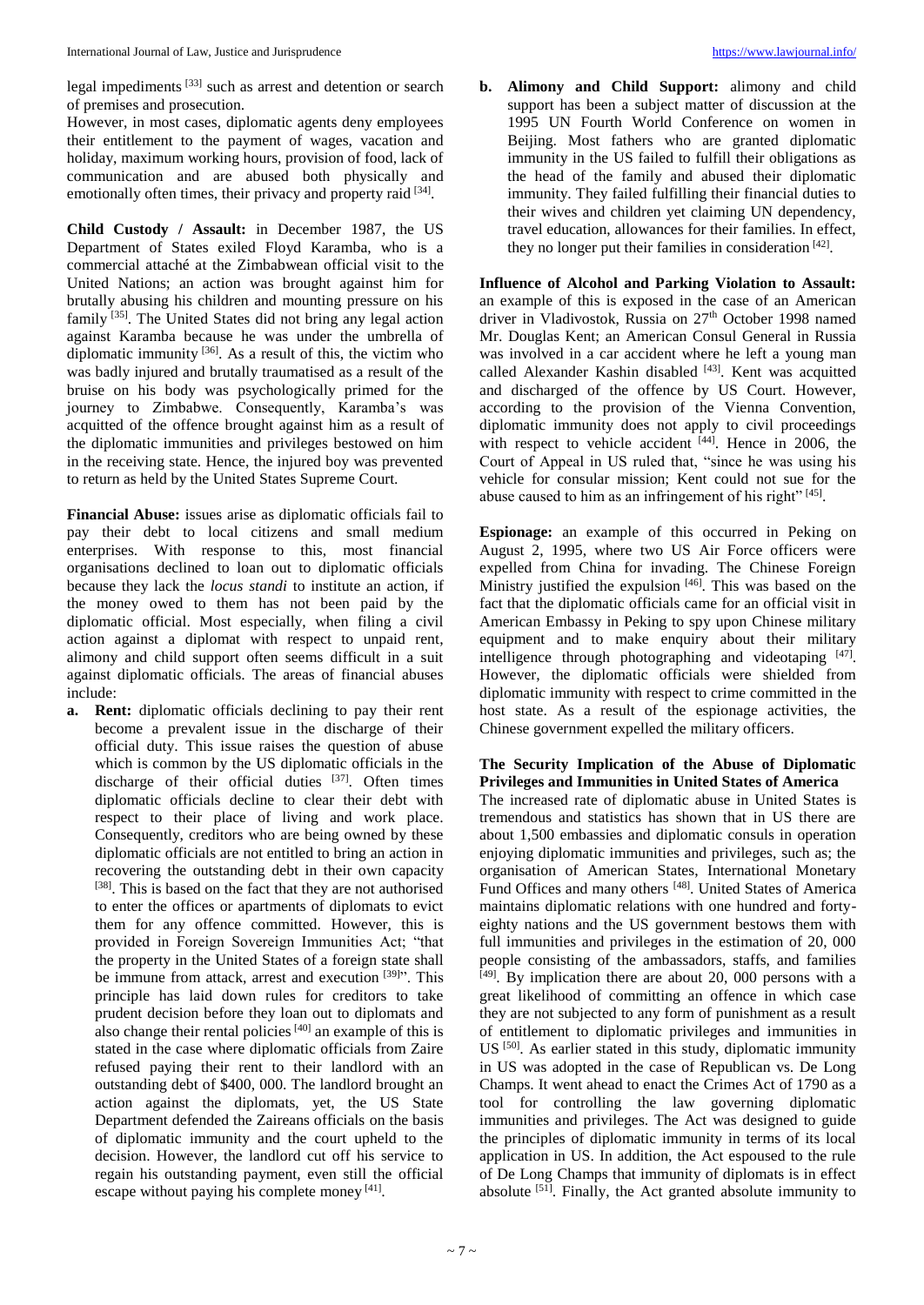diplomats, their families and staffs with respect to civil and criminal jurisdiction [52] .

Consequently, the provision of the Act was designed to grant immunities and privileges to diplomats from being arrested and prosecuted, detained or place on any form of harassment in the discharge of their official duties. Hence, the Crimes Act of 1790 was primarily designed to meet the conditions of diplomacy in the  $18<sup>th</sup>$  century where a relatively small number of diplomats were in the country.

Due to the availability of these immunities coupled with the increasing number of diplomatic abuses in US, tremendous efforts have been put in place by the public pressure of the US Congress in order to curb these abuses. The US Congress brought into effect a new law which was passed on September, 1978 as the Diplomatic Relations Act [53].

The Act was established with the intent of clarifying and reforming the conflicting laws of American diplomatic immunity which has shaped the diplomatic abuse of security implication in the states. The Act went further to provide some positive act of encouragement for law-abiding citizens and also compensating victim's abused by diplomatic officials [54]. The Act was also able to rectified the differences and put an end to the unilateral, partial treatment granted to foreign diplomatic officials in the host states. This Act transformed the US law of diplomatic immunity into the 20<sup>th</sup> century and basically rescinded the Crimes Act of 1790 [55] .

In response to the security implication of diplomatic abuse in US, the pertinent question is, does the new Act succeeds in controlling the rate of diplomatic abuse in US? The Act to some extent has been able to rectify the issues associated with US diplomatic abuse, nevertheless, it has not completely purged out the abuse of privileges and immunities executed in US. But, have made some tremendous efforts to reduce the number of diplomats abusing their immunities and privileges in the discharge of their official duties in the United States of America. Also, the Act has aided in reducing hostiles exhibited by US citizens to diplomats thereby granting personal recourse by individual's citizens as opposed diplomatic tort feasors.

Conversely, Zaid affirmed that there are over 18, 000 individuals in US who are entitled to diplomatic immunity with a great number of persons committing serious crimes [56]. To this effect, the rate of abuse to some extent has been exempted in the aspect of on-duty exemption, enforcement, traffic and parking dilemma and reciprocity [57]. In view of this, US States Department has also played a significant role to make sure that abuse system of diplomatic immunity does not affect the security of the states especially with respects to reducing crimes related to alcohol [58]. The Act has lessened the general number of persons entitled to claim immunity. From this view, where a US citizen is injured by high-ranking diplomat or his family, they do not have any legal remedy except in cases of civil proceedings which is covered by the insurers<sup>[59]</sup>.

The assistance of other nations by establishing new legislation policies has been a great help for the American government with respects to the security stand of diplomatic abuse. The American government with profound expression humbly solicits that the foreign governments should penalise their diplomats for non-adherence to the proviso of the Act <sup>[60]</sup>. On this basis, assistance by other independent states has played a significant role to reduce the rate of diplomatic abuse in US.

The most prevalent areas of diplomatic abuse in US are traffic violations, such as speeding and not paying fines. This form of abuse continuously plagued the US government <sup>[61]</sup>. Despites the provisions of the Act, diplomatic officials continue to escape from liability with respect to offences related to parking tickets and traffic violation due to the fact that there are related to criminal offences.

However, the US public congress has put a lot of tremendous effort in reviewing the provisions of laws enacted to balance the equities of diplomatic immunity with respects to the security of the citizens. Basically, these efforts have not been easy to accomplish owing up to the sensitivity of issues underlying the principles of diplomatic immunity. Hence, a proposal was recommended to set up a claim fund to compensate victims in US for all personal injuries and property destroyed including wrongful conducts of diplomats  $[62]$ . The establishment of this proposal was designed to fill up the lacuna where victims who could not successfully bring an action under the Diplomatic Relations Act 1798 to claim their compensation from the United States Government funded financial pool [63]. Garley [64] affirmed that the Act is insufficient to protect the rights of citizens on two fundamental bases: first, under the1798 Act citizens are not able to get recompense for delicta or criminal acts of a diplomat; secondly, there are problems encountered in enforcing and administering the liability insurance and direct provisions of the Act<sup>[65]</sup>.

The proposal necessitates granting compensation for injured citizens where the diplomatic official has caused a great harm and has carried no liability insurance<sup>[66]</sup>. Furthermore, the proposal intended that the fund would provide a remedy of last resort to victims who could not claim compensation because the immunity granted to diplomatic officials prevent them from getting legal remedy. However, the proposal was restricted to the scope of compensating damages with respects to victims of motor-vehicle accidents [67]. Hence, New York Congress Representative, known as Solarz expanded the claims fund to fill up some gaps in the proposal <sup>[68]</sup>. Mr. Solarz; "recommended the establishment of a bureau of claims granting full compensation to victims and reimbursing local governments with respects to revenues lost due to non- payment of fines by diplomats  $^{[69]}$ ."

The establishment of this fund certifies that the right of the citizens should be protected without any form of interference by diplomatic officials. The Solarz bill died at the committed stage, the issue for determination was who should bear the financial onus of sustaining the fund  $[70]$ .

The initiative of granting full compensation financed by the United States of America Government to injure parties was found to be irrational  $^{[71]}$ . However, according to Goodman he affirmed that the claims fund should be reconsidered since there are no other adequate means of compensating injured citizens for wrongful abuse of diplomatic officials [72] .

Hence, the status quo ante remains debatably with regards to the security implications of abuse of diplomatic immunities and privileges in the United States which has not been completely eliminated the abuse of citizens by the diplomats.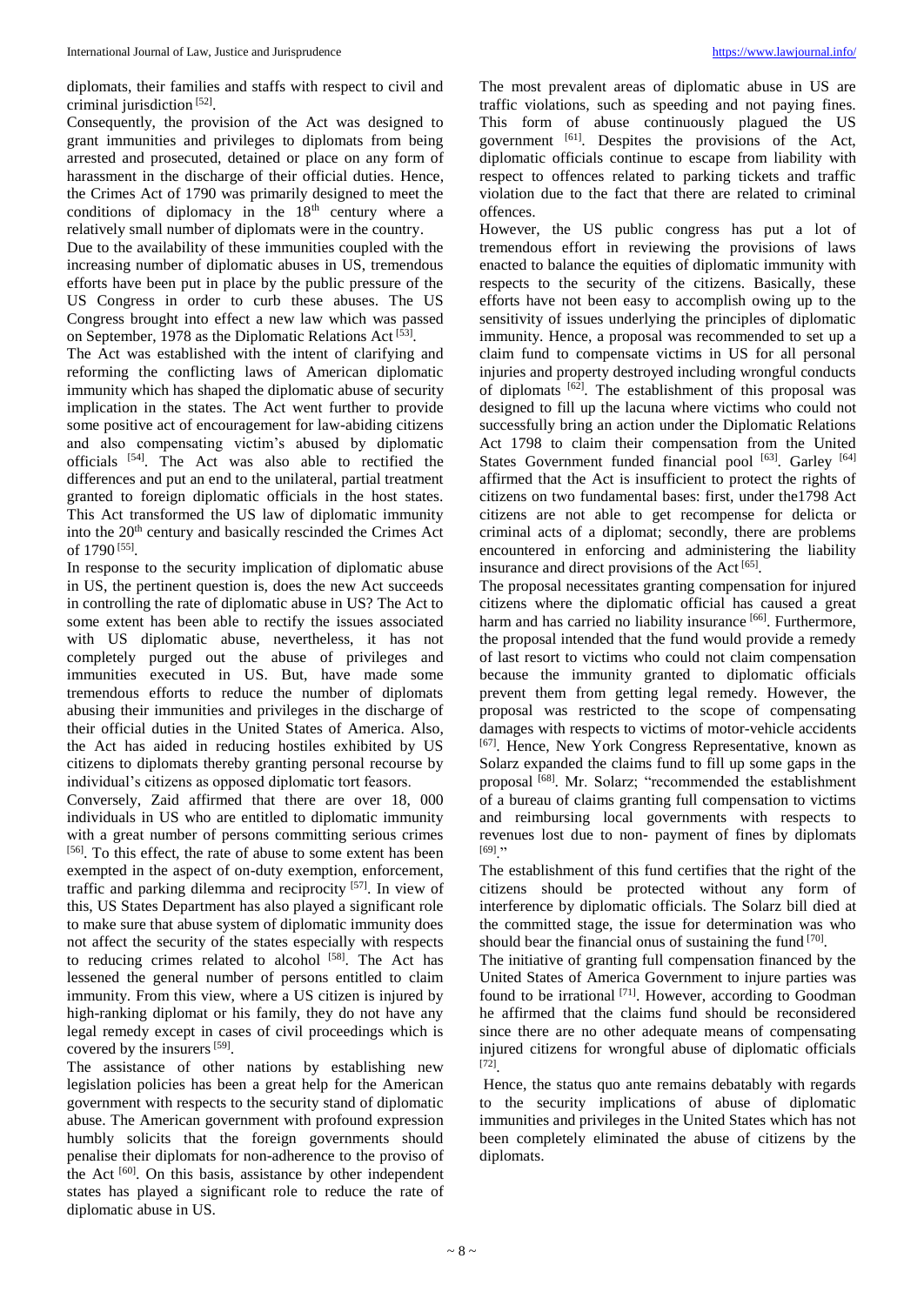#### **Conclusion and Recommendations**

The abuse of diplomatic privileges and immunities in Nigeria and the United States of America has affected both countries negatively in terms of economy, security and development. Therefore, it is recommended that the United Nations should revisit the principles in the Vienna Convention on Diplomatic Relations, 1961 with a view to amending it to let diplomats' family members, relations, other officials attached to them, bags, cars be searched and restrictive immunity be globally adopted by member countries. The diplomats' family members, relations and other officials attached to them who might have committed criminal offences, involved in issues that might have led to civil suits be let to face the wrought of the law of the host states and not to be returned to the sending states for prosecution because the sending states do not have territorial expansion to the host states.

### **References**

- 1. Barker JC, Supra, p.56.
- 2. Abeyratne R. 'Immunities and privileges of international organisation and international civil service Journal of Public Administration and Policy Research, September, 2014;6(3):34-43.
- 3. *ibid,* p.45
- 4. David JB. International Law in Antiquity (Cambridge University Press, Cambridge, 2011.
- 5. Akinsanya A. 'The Dikko Affair and Anglo-Nigerian Relations' International & Comparative Law Quarterly, 2015;34:602.
- 6. Tai A. 'Unlocking the Doors to Justice: Protecting the Rights and Remedies of Domestic Workers in the Face of Diplomatic Immunity'. The American University Journal of Gender, Social Policy & the Law. 2007;1:83- 101.
- 7. Zabyelina Y. 'The untouchables: transnational organized crime behind diplomatic privileges and immunities', Trends in Organized Crime, 2013;16(3):347.
- 8. Cryer R. 'An Introduction to International Criminal Law and Procedure' Cambridge University Press, London, 2007.
- 9. HC Deb 12 June 1984;61:763-77.
- 10. The 10<sup>th</sup> G7 Summit held in London, England, United Kingdom from  $7<sup>th</sup>$  to  $9<sup>th</sup>$  of June 1984.
- 11. Belotsky VP. 'The Effect of the Diplomatic Relations Act' California Western International Law Journal 2016;11:354.
- 12. Shulte C. Compliance with Decisions of the International Court of Justice Oxford University Press, Oxford 2004.
- 13. Wolfrum R. 'Diplomacy' Max Planck Encyclopaedia of Public International Law. 2013;3:97.
- 14. Wilson R. 'Diplomatic Immunity from Criminal Jurisdiction: Essential to Effective International Relations' [2014] 133 Int'l & Comp. L. Rev. <http://digitalcommons.lmu.edu/ilr/vol7/iss1/> accessed 2nd June 2021.
- 15. Bassiouni MC. International Criminal Law: Multilateral and Bilateral Enforcement Mechanisms 3<sup>rd</sup> edn, Martinus Nijhoff 2008;2:234.
- 16. Hamilton K. The Practice of Diplomacy: Its Evolution, Theory and Administration 2nd edn Routledge 2011.
- 17. Elgavish D. 'Did diplomatic immunity exist in the ancient Near East?'. Journal of the History of International Law, 2015;2-1:73-90.
- 18. Article 29 of the Vienna Convention on Diplomatic Relations
- 19. Khattak HK. 'Diplomatic Privileges and Immunities: The Continuing Relevance of the Functional Necessity Theory' Criterion Quarterly. 2012;3:3.
- 20. Republica V De Long Champs 1 U.S. (1 Dall.) 111 1784.
- 21. Kohan ET. 'Comment, A Natural Progression of Restrictive Immunity: Why the JASTA Amendment Does Not Violate International Law. Wash. L. Rev. 2017;92:1515.
- 22. Bayliss J. The Globalization of World Politics: An Introduction to International Relations. (Oxford University Press, Oxford, 2003, 30.
- 23. Akande P, 'International Law Immunities and the International Criminal Court' AJIL. 2014;98(3):407- 433.
- 24. Xinxiang S. 'Diplomatic Immunities Ratione Materiae under the Vienna Convention on Diplomatic Relations: Towards a Coherent Interpretation, 2018, 10.
- 25. Sverrrisson HB. Counter-measures, International Legal System and Environmental Violations (Cambria Press, New York, 2008, 72.
- 26. Olukolu RY. 'Immunity of Foreign Sovereigns, States and Diplomats from Court and Other Processes: An Appraisal of the Nigerian Practice'. International Journal of International Law. 2018;1(2):1.
- 27. Venkatesan J. 'Supreme Court issues notice to Italian envoy & marines' The Hindu Chennai, 14 March 2014. <http://www.thehindu.com/news/national/supremecourt-issues-notice-to-italian-envoymarines/article4508717.ece> accessed on 5th May 2021
- 28. Strazuiso J. 'The origin of diplomacy' (2013) <https://abcnews.go.com/International/wireStory/usdiplomat-kills-man-car-crash-leaves-kenya-1985>. Retrieved 29<sup>th</sup> April 2021.
- 29. Article 41(1) of the VCDR states that without any form of compromise to privilege and immunities, all diplomats with access to such immunities and privileges must honour the legal guides of the receiving country.
- 30. *ibid*, p.23
- 31. Duquet S, Wouters J. 'Legal Duties of Diplomats Today: The Continuing Relevance of the Vienna Convention'. Working Paper Series No, 2015, 146.
- 32. Beurgenthal T, Murphy SD. 'Public International Law' Vol.1 No.1 Immunities on Jurisdiction, 2017, 234.
- 33. Trescott A. 'US immigration lawyer'. Vernon Gutjahr, 2019, 173-174
- 34. United States Official Website. 'Vienna Convention on Consular Relations (VCCR), United Nations, 2015, 1. <http://legal.un.org/ilc/texts/instruments/english/conven tions/9-2-1963.pdf> accessed May 5th, 2021.
- 35. ACLU: Abused Domestic Workers of Diplomats Seek Justice From International Commission" (https://web.archive.org/web/20110910141714/http://w ww.commondreams.org/cgibin/newsprint.cgi?file=%2F ews2007%2F1115-01.htm
- 36. Terrence K. 138 Misc. 2d 611, 613, 524 N.Y.S.2d 996, 998 (Fam. Ct. 1988) (recognizing that the Office of